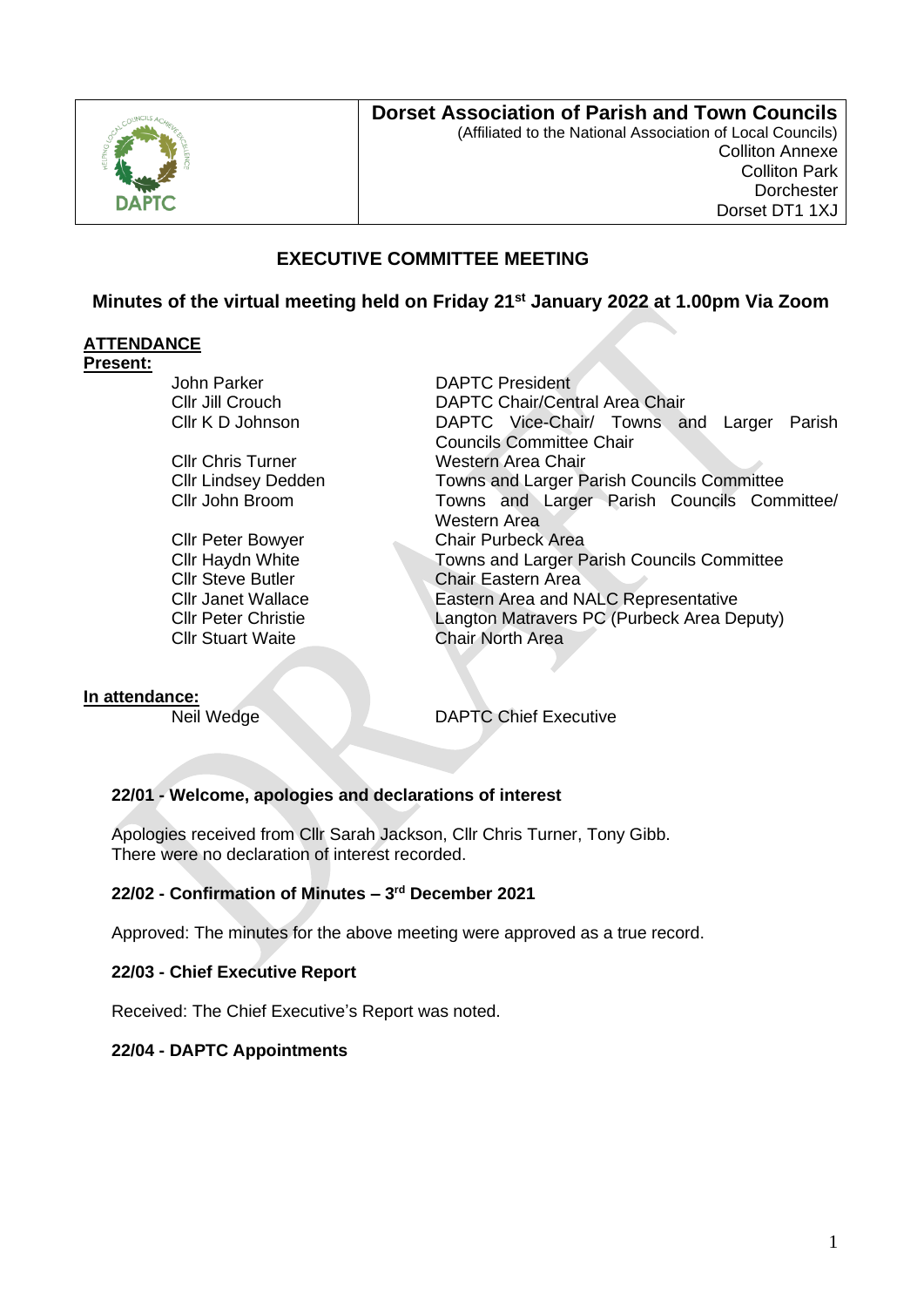### **DAPTC Strategy Working Group**

Approved: That the areas without representation are consulted about their desire to be represented on the Strategic Working Group at the next opportunity.

#### **Representatives AONB Dorset**

Approved: Representation for the AONB meetings for DAPTC are as follows

Cranborne Chase AONB – Cllr Stuart Waite and reserve Cllr Lindsey Dedden Dorset AONB – Cllr Peter Bowyer and Cllr Chris Turner, reserve Cllr Sarah Jackson

**Action:** Chief Executive to email both AONB's to ensure that meeting dates are known for all representatives and the AONB have contact email addresses.

### **22/05 - Dorset Council Correspondence**

Planning – various matters including correspondence from Lytchett Matravers PC Local Plan – correspondence from Dorset Climate Action

An update on the Local Plan and various planning matters was scheduled for the end of January where hopefully some of the items covered in the above correspondence would be addressed.

## **22/06 - NALC Lobby Day – 23rd March 2022 (online)**

A summary of the approach to be taken and topics covered were discussed briefly and invites would be issued to all local MPs for 23rd March 2022. A NALC briefing paper would be used as the basis for the topics to be covered.

#### **22/07 - Receive Reports from Area Committees and Representatives**

- a) 2022 Meeting Schedule
- b) Topics to cover

**Action:** The meeting dates were issued for the forthcoming year having consulted with Chairs of committees and the website would be updated to bring all meeting records for the areas.

### **Next virtual Executive Committee meeting: Friday 4 th March 2022 at 10am via Zoom**

# **Action Sheet**

Your attention is drawn to the following actions, which were agreed at the meeting held on Friday 21st January 2022